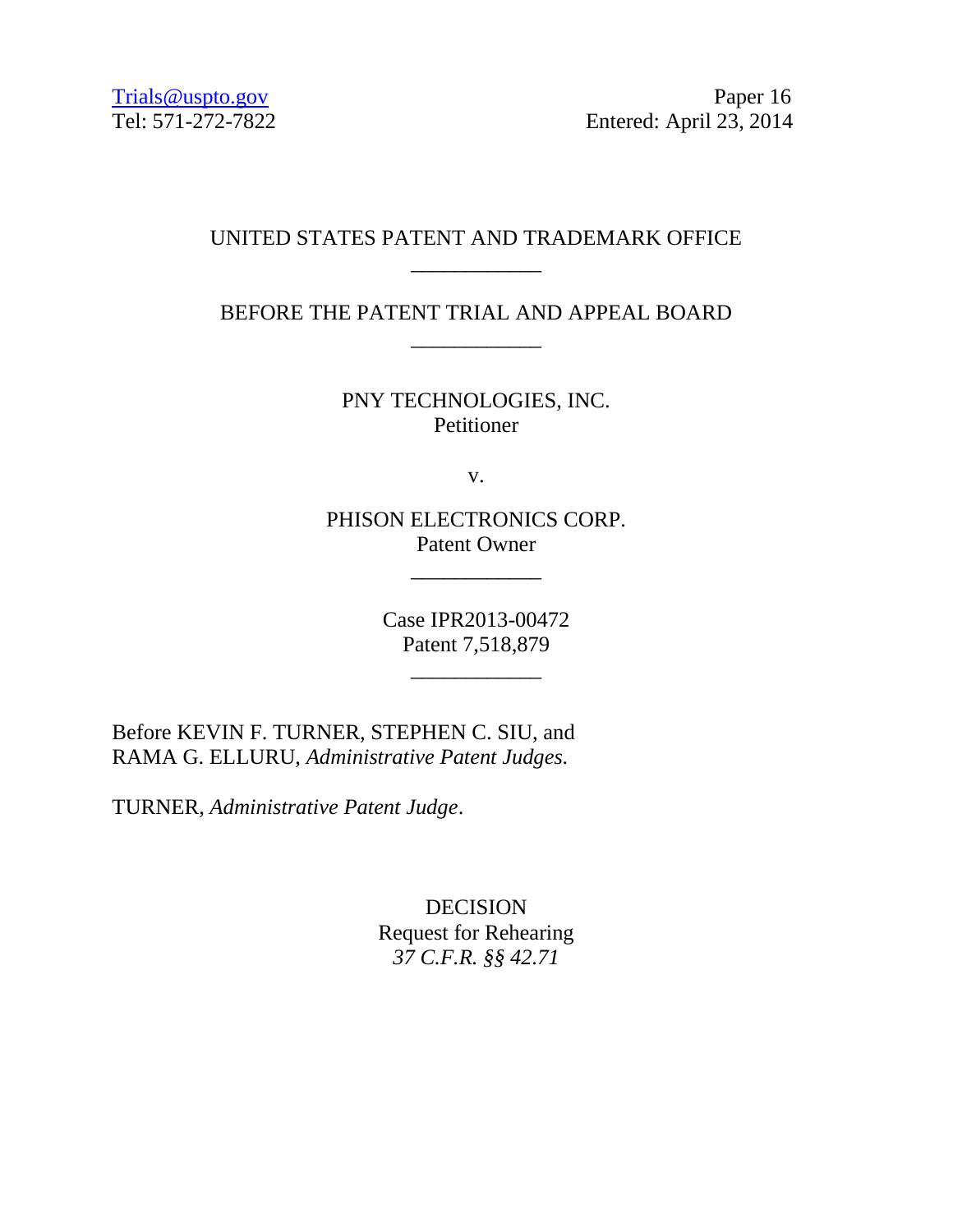#### INTRODUCTION

Patent Owner Phison Electronics Corp. ("Phison") filed a Request for Rehearing (Paper 12, "Req.") of the Decision on Institution (Paper 10, "Dec."), which instituted *inter partes* review of claims 1-4, 8-12, and 16 of U.S. Patent No. 7,518,879 ("the "879 patent"). In its request, Phison argues that we misinterpreted the governing law regarding inherency, and that we provided an improper construction of the claim term "concave." The request for rehearing is *granted-inpart.*

#### ANALYSIS

When rehearing a decision on institution, the Board will review the decision for an abuse of discretion. 37 C.F.R. § 42.71(c). An abuse of discretion may be determined if a decision is based on an erroneous interpretation of law, if a factual finding is not supported by substantial evidence, or if the decision represents an unreasonable judgment in weighing relevant factors. *Star Fruits S.N.C. v. United States*, 393 F.3d 1277, 1281 (Fed. Cir. 2005); *Arnold P'ship v. Dudas*, 362 F.3d 1338, 1340 (Fed. Cir. 2004); and *In re Gartside*, 203 F.3d 1305, 1315-16 (Fed. Cir. 2000).

The Decision on Institution included two grounds: a first indicating that claims 1-4, 8-12, and 16 were anticipated by Minneman, and a second with the same claims being obvious over Minneman and Takahashi. Dec. 16. Beginning with the first ground, we found that Minneman discloses the claim limitation "concave props," as recited in claims 1 and 9. Dec. 9-10.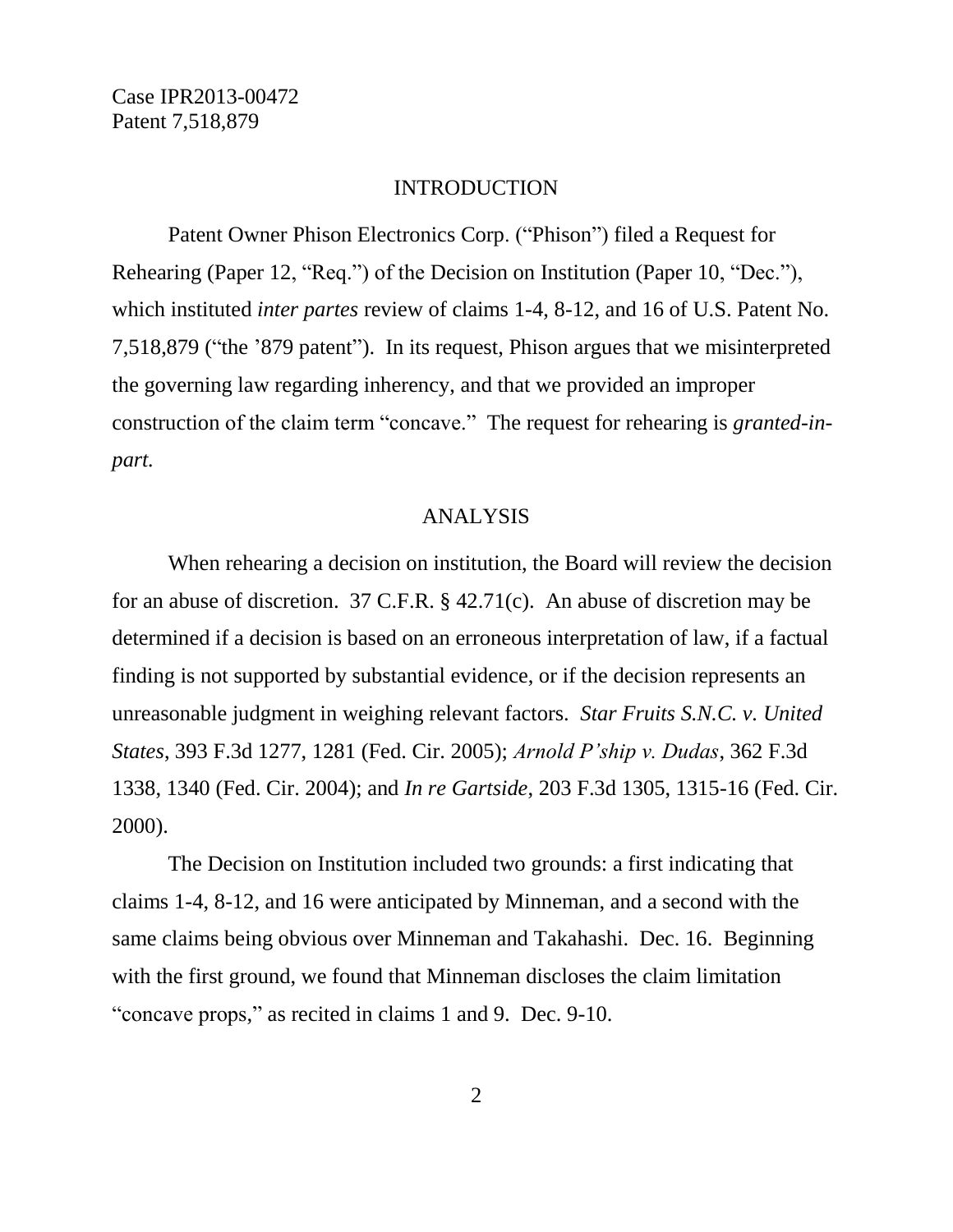Phison argues that the Decision failed to adhere to the legal standards for determining inherency in the application of anticipation. Req. 2. Phison also argues that it is undisputed that Minneman"s captivating indentations are not shown in the figures and are not described as curving. Req. 3. Phison takes issue with statements provided in the Decision detailing that it is "conceivable that the processes of Minneman could create an indent with no curvature" (Dec. 11), and that "logic and physics dictate that any die pressed into a housing sufficient to form an indentation on the inside of the housing, without puncturing the housing, is likely to create some curvature in that indentation through deformation of the housing material" (*id*.). Phison argues that these statements illustrate "a lack of inherency under the proper Federal Circuit standard." Req. 4.

"A reference may anticipate inherently if a claim limitation that is not expressly disclosed "is necessarily present, or inherent, in the single anticipating reference."" *In re Montgomery*, 677 F.3d 1375, 1379-80 (Fed. Cir. 2012) (quoting *Verizon Servs. Corp. v. Cox Fibernet Va., Inc.*, 602 F.3d 1325, 1337 (Fed. Cir. 2010)). ""Inherency . . . may not be established by probabilities or possibilities. The mere fact that a certain thing may result from a given set of circumstances is not sufficient."" *Bettcher Indus., Inc. v. Bunzl USA, Inc.*, 661 F.3d 629, 639-40 (Fed. Cir. 2011) (quoting *In re Oelrich*, 666 F.2d 578, 581 (CCPA 1981)).

We agree that we misapplied the standard for inherency based on the analysis provided for the anticipation ground over Minneman. Upon consideration, we agree with Phison that the institution of the instant proceeding should not have included the unpatentability ground of claims 1-4, 8-12, and 16 as anticipated by Minneman.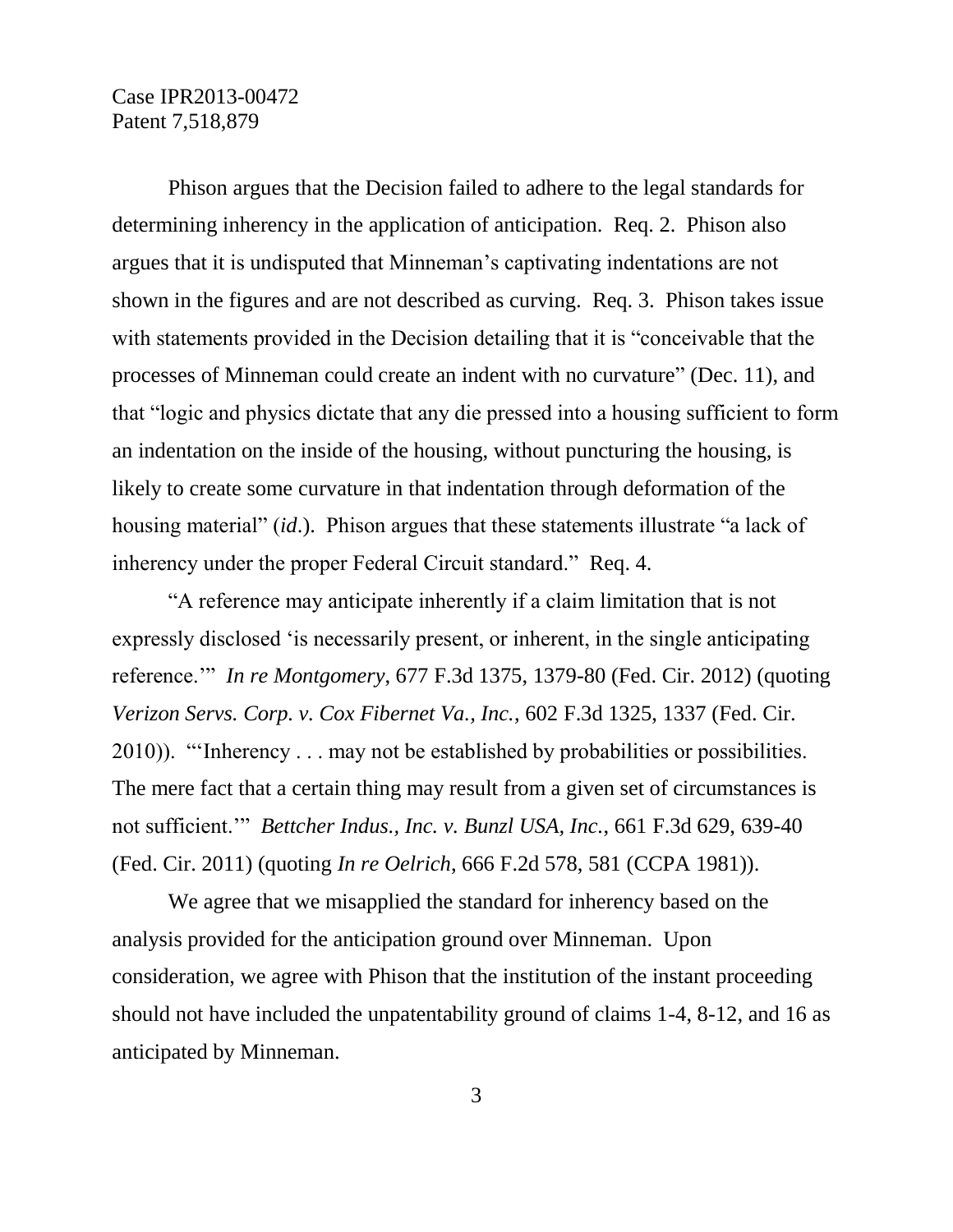Turning to the second instituted ground, over Minneman and Takahashi, Phison also argues that Takahashi"s protrusions "are not concave in any sense of the word." Req. 5. Phison argues that Takahashi"s protrusions are solid and curve outward, such that no aspect is concave. Req. 6-7. Phison also argues that the concave props of the "879 patent are concave because a recessed, concave shape is formed on the exterior of the housing when the props are punched or pressed into the housing. Req. 7-8. We are not persuaded by Phison"s arguments.

As discussed in the Decision: "[w]e conclude that such a limitation can be met based on the shape of an element, such that the particular element need not have a recess." Dec. 7. In fact, we interpreted "concave" as "curving inwards" from a housing." *Id*. In addition, we are uncertain how the Machinery"s Handbook illustration, Req. 7, could illustrate a "concave prop." The indentation illustrated, Req. 7, is certainly concave, but it does not appear it can act as a prop, i.e., it acts as a notch instead. Rather, the statement in the Request that "the props are punched or pressed into the housing" is more consistent with the specification of the "879 patent. Req. 8.

Although we acknowledge that Minneman does not inherently disclose the formation of "concave props," the formation of such concave props was concluded, in the Decision (Dec. 11), to be likely. Minneman provides that the "captivating indentations may be formed by pushing or pressing on the outside of the housing 25 to cause it to deform to cr[e]ate guides or detents on the inside of the housing." Dec. 10-11; Ex. 1003 at 10:55-58. As such, we concluded that it would have been obvious to provide curvature to the stand-offs of Minneman in view of the curved protrusions disclosed in Takahashi. Dec. 13.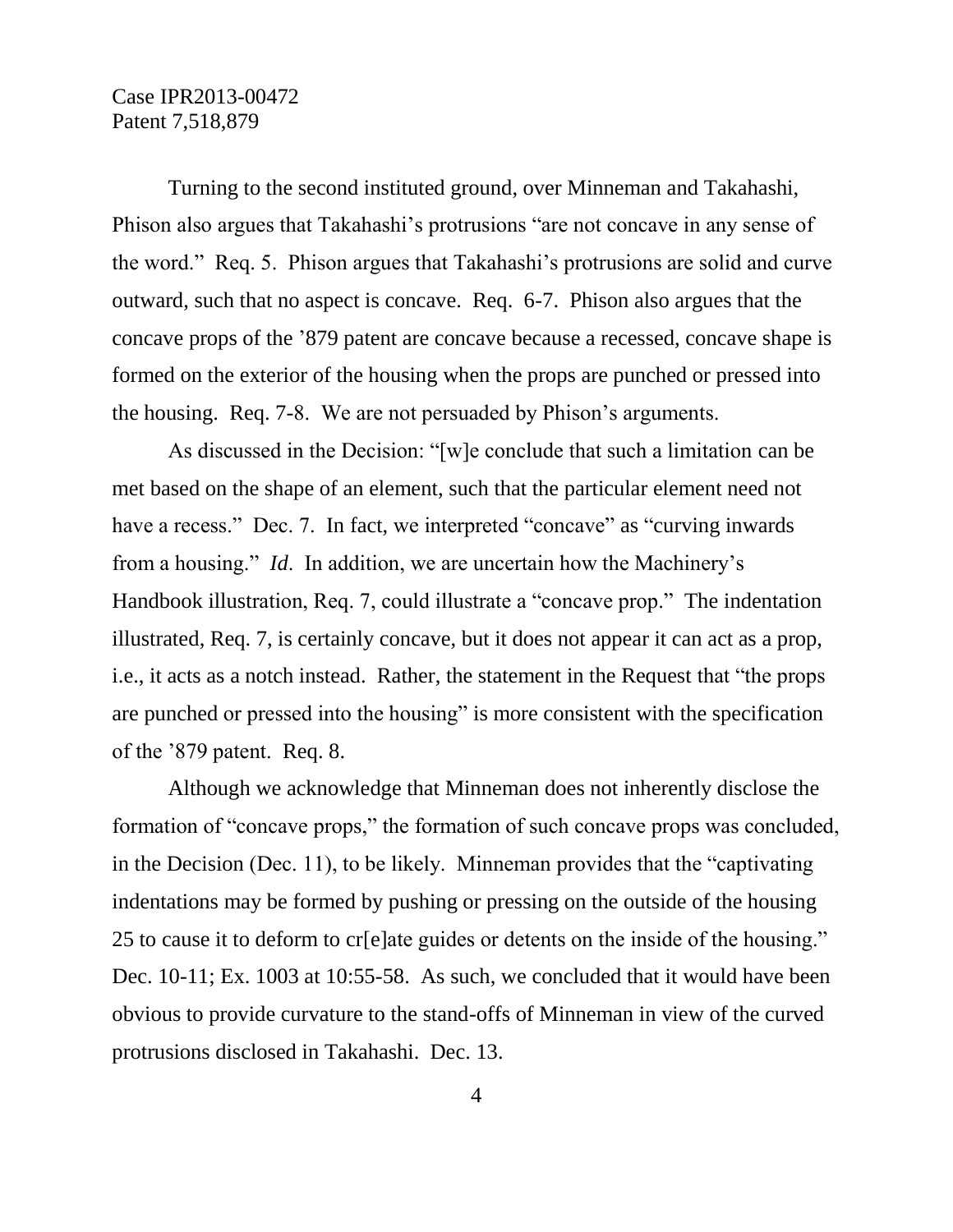While Phison is correct that "Takahashi's protrusions are not concave in any sense of the word" and that "Takahashi"s protrusions are convex," (Req. 5), that does not mean that Takahashi cannot suggest a particular shape. In addition, per the adopted claim construction, the limitation may be met by the shape of the element, and not the presence of a recess. Dec. 7. We were further persuaded that ""[t]he concave shape is a matter of [design] choice which a person of ordinary skill in the art would have found to be obvious."" Dec. 13. (citation omitted).

In essence, Phison asks us to reconsider the references, Minneman and Takahashi, separately; it would be error, however, to consider the references only separately, when they are applied together in a proper combination. One cannot show nonobviousness by attacking references individually where the obviousness findings are based on combinations of references. *In re Keller*, 642 F.2d 413 (CCPA 1981). Additionally, Phison presented the same argument in its Preliminary Response, (Prelim. Resp. 21-22); therefore, we did not overlook or misapprehend the argument in the Decision.

With respect to dependent claims 2-4, 8, 10-12, and 16, we relied upon the discussion of aspects of those claims being described in Minneman. Dec. 14. Because Phison has not contested that elements of those claims are taught by Minneman, limiting its arguments to an element of claim 1 not found in Minneman inherently, we continue to rely on that analysis of the dependent claims in the remaining ground.

As such, we are not persuaded that we misapprehended or overlooked the disclosure of Takahashi in the Decision in determining that PNY demonstrated that it has a reasonable likelihood of prevailing in showing that claims 1-4, 8-12, and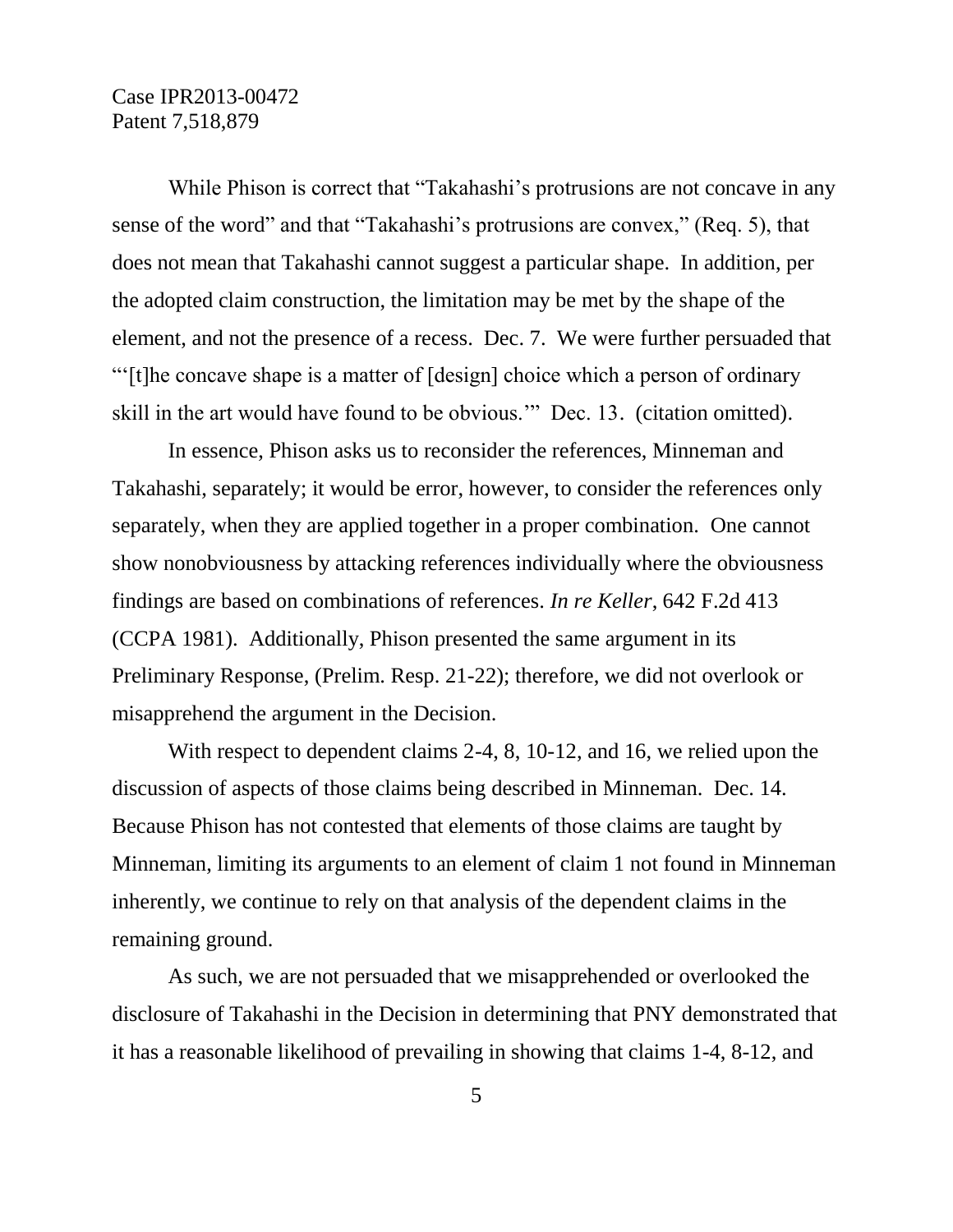16 of the "879 Patent would have been obvious over Minneman and Takahashi under 35 U.S.C. § 103.

For the foregoing reasons, Phison has not shown that the Board abused its discretion in instituting trial on the ground of claims 1-4, 8-12, and 16 as unpatentable under 35 U.S.C. § 103 over Minneman and Takahashi.

#### **ORDER**

Accordingly, it is

ORDERED that Patent Owner"s request for rehearing is *granted-in-part*;

FURTHER ORDERED that the Order instituting trial is modified so that the trial is limited to the following ground:

Claims 1-4, 8-12, and 16 as unpatentable under 35 U.S.C. § 103 over Minneman and Takahashi.

FURTHER ORDERED that the trial schedule remains as set forth in the Scheduling Order (Paper 11), as modified by stipulations of the parties (Paper 15).